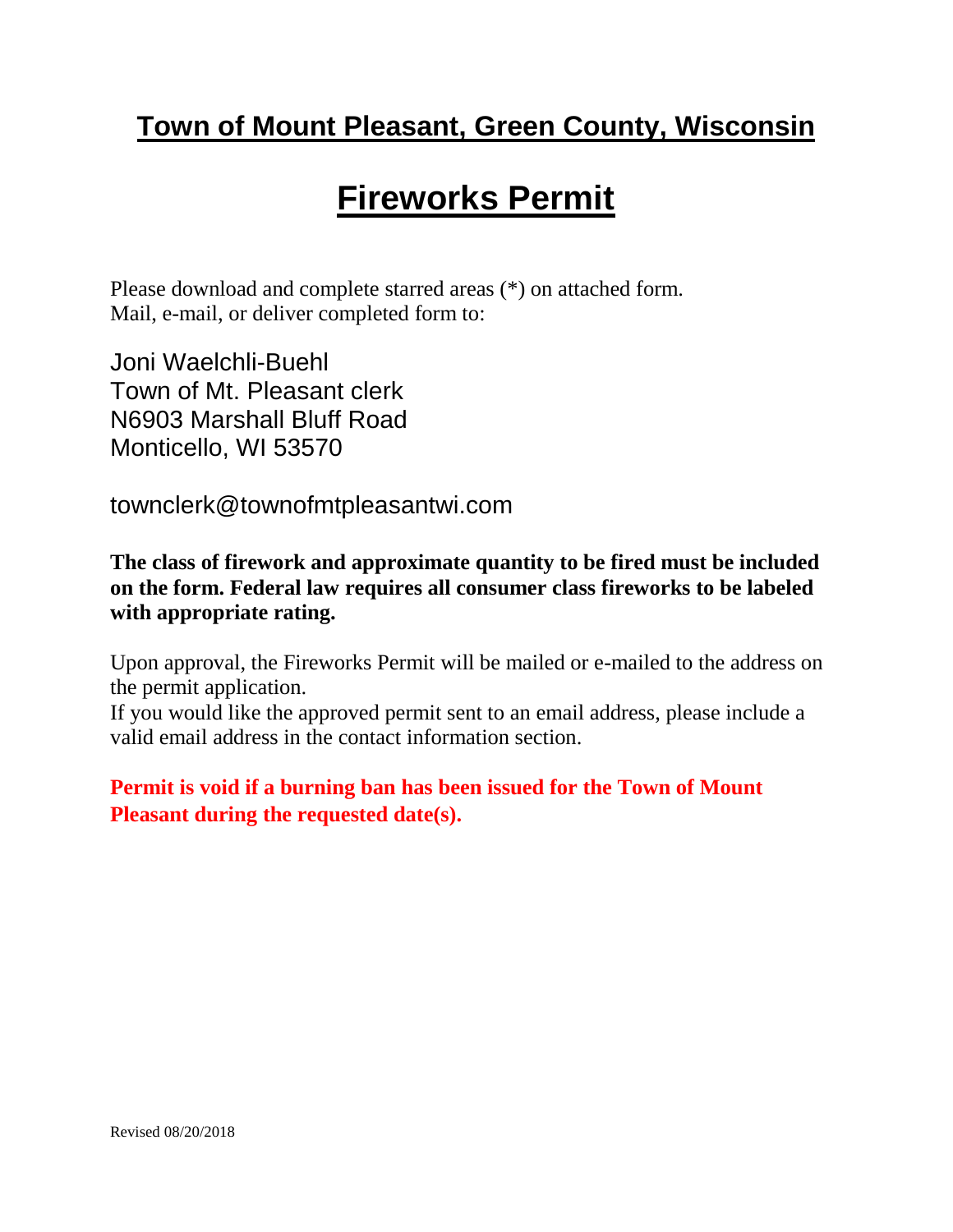#### **Town of Mount Pleasant, Green County, Wisconsin**

## **Fireworks Permit**

**Wisconsin statue 167.10 prohibits the use or possession of fireworks, as defined under 167.10 (1), without a user's permit issued by the mayor of a city, president of a village or chairperson of a town in which the possession or use is to occur. Permits can only be issued to one of the following; 1) a public authority; 2) a fair association; 3) an amusement park; 4) a park board; 5) a civic organization; 6) a group of resident or nonresident individuals; 7) an agricultural producer for the protection of crops from predatory birds or animals. NOTE: Permits cannot be issued to a minor; they must be 18 years of age, under 167.10 (3) (h). A copy of this permit shall be on file with the clerk of the city, village or town.** https://docs.legis.wisconsin.gov/statutes/

#### **This fireworks permit is to be issued to:**

*(Print the name and address of the public authority, fair association, amusement park, park board, civic organization, group of resident or non -resident individuals or agricultural producer of crops)*

| (Print the name of the person authorized to represent the permit holder and their phone number)                                                                                                                                                                                   |
|-----------------------------------------------------------------------------------------------------------------------------------------------------------------------------------------------------------------------------------------------------------------------------------|
|                                                                                                                                                                                                                                                                                   |
|                                                                                                                                                                                                                                                                                   |
| *The class and quantity of fireworks, requesting to be used: ____________________<br>(If firing anything other than "Consumer Class" as defined by A.T.F, applicant must include a copy of Federal explosives<br>license (F.E.L) or permit from A.T.F. for dates specified below) |
| *Location of the use of the permitted fireworks: _______________________________<br>(Insert the physical address i.e. W3120 Center Road)                                                                                                                                          |
| (The date the permit holder may detonate fireworks)                                                                                                                                                                                                                               |
|                                                                                                                                                                                                                                                                                   |
| (The issuing authority may list other conditions, which will void this permit i.e. high fire danger. Or such other special requirements<br>that the permit holder must adhere to prior to the use or during the use of the permitted fireworks)                                   |

 $*Signed:$ 

*(Signature of the person requesting permit or authorized to represent the permit holder)*

**The permit holder is required to send a copy of this permit to the Green County Sheriff's Department, at least 2 days prior to the date of authorized use of the listed fireworks.**

**Permit is void if a burning ban has been issued for the Town of Mount Pleasant during the requested date(s).**

Revised 08/20/2018